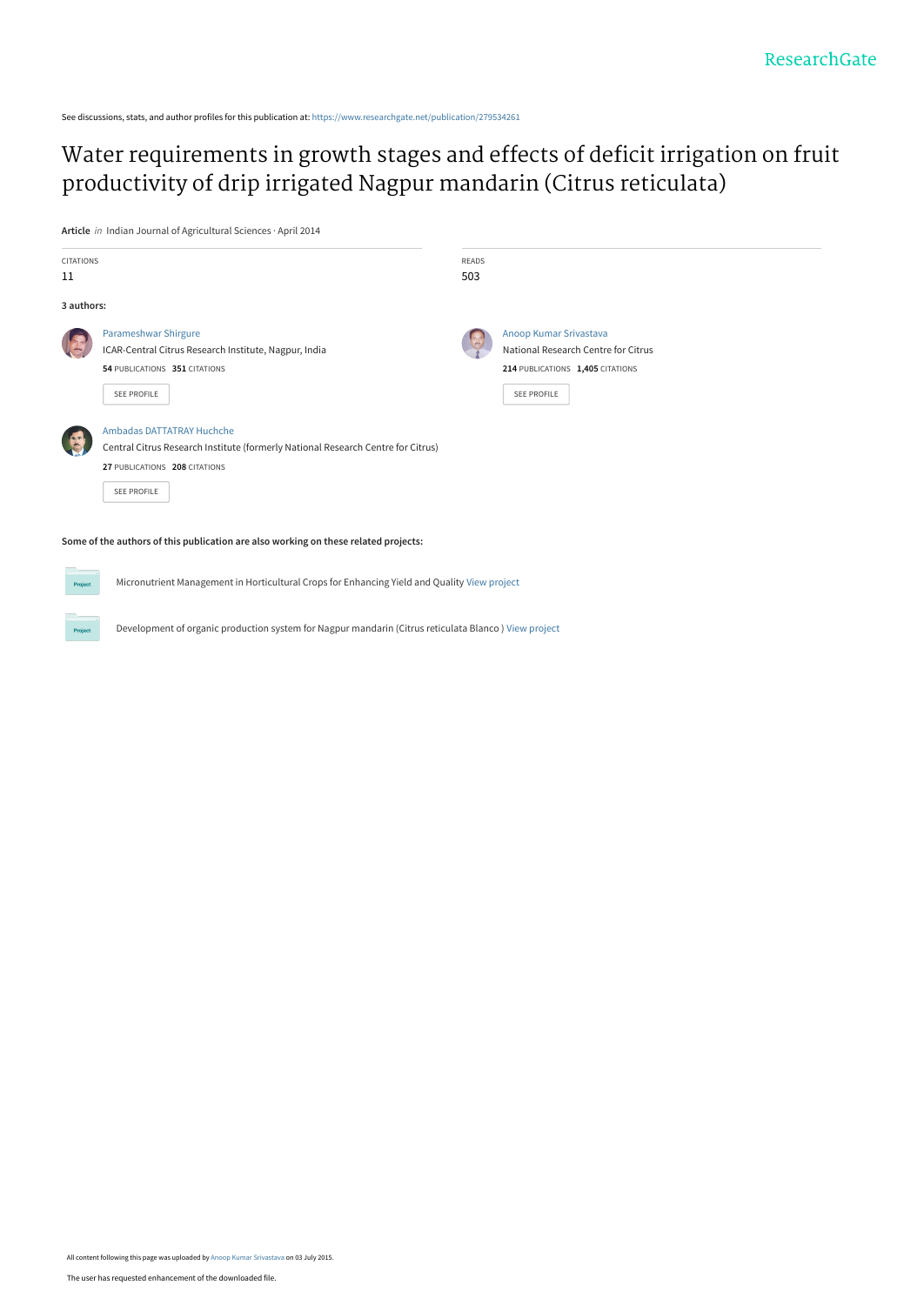# **Water requirements in growth stages and effects of deficit irrigation on fruit productivity of drip irrigated Nagpur mandarin (***Citrus reticulata***)**

P S SHIRGURE<sup>1</sup>, A K SRIVASTAVA<sup>2</sup> and A D HUCHCHE<sup>3</sup>

*National Research Centre for Citrus, Nagpur, Maharashtra 440 010*

Received: 12 November 2012; Revised accepted: 28 January 2014

#### ABSTRACT

The field experiment on irrigation scheduling based on pan evaporation replenishment through drip irrigation system was conducted to find out the water requirements in critical growth stages of 8-10 years old bearing Nagpur mandarin (*Citrus reticulata* Blanco) during 2009-2012 at NRC for Citrus, Nagpur. In this trial five levels of pan evaporation based irrigation schedules with respect to critical water requirement, plant growth, soil and leaf nutrient status, yield and fruit quality was investigated. The irrigations were scheduled on percent of pan evaporation replenishment (ER) in various stages of growth and fruit development. The different stages considered in this study are: Stage-I (Jan-Feb), Stage-II (Mar-Apr), Stage-III (May-Jun), Stage-IV (Jul-Aug), Stage-V (Sep-Oct) and Stage-IV (Nov-Dec).The treatments were irrigation schedule with 30% ER in stage-I, III, V and 40% ER in stages II, IV and VI  $(T_1)$ , irrigation schedule with 40% ER in stage-I, III, V and 60% ER in stages II, IV and VI  $(T_2)$ , irrigation schedule with 60% ER in stage-I, III, V and 80% ER in stages II, IV and VI  $(T<sub>3</sub>)$ , irrigation schedule with 80% ER in stage-I to VI ( $T<sub>4</sub>$ ) and irrigation schedule with 30% ER in stage-I to VI ( $T<sub>5</sub>$ ) with three replications in Randomized Block Design. The study indicated that the irrigation water requirement of drip irrigated Nagpur mandarin scheduled at 80% ER in stages I to VI ranged from 35.3 to 188.1 litres during 2009-2012. The growth of plant height (4.73 m) and stock girth (66.37 cm) was more in irrigation scheduled at 80% ER in stages I to VI. There is a significant in increase in canopy volume (68.97 m3) in irrigation scheduled at 80% ER in stages I to VI. The average fruit yield recorded was 16.09 tonnes per ha. in irrigation scheduled 80% ER in stages I to VI. The average fruit weight, Total Soluble Solids, juice percentage was high in irrigation at 80% ER in stages I to VI in comparison with other irrigation schedules. The study revealed that the irrigation scheduling at critical water need affect the plant growth, yield and fruit quality of Nagpur mandarin with drip irrigation scheduling less than 80% ER in all stages.

# **Key words:** Deficit irrigation, Fruit productivity, Fruit quality, Growth stages, Irrigation scheduling, Leaf nutrients, Nagpur mandarin, Pan evaporation, Water requirements

Nagpur mandarin (*Citrus reticulata* Blanco) is an important commercial citrus cultivar mainly grown in *Vidharbha* region of Maharashtra and adjoining states like Madhya Pradesh as well as Rajasthan. It is grown in 0.148 M ha area (fruit bearing area is 0.086 M ha). In developed countries the mandarin cultivation is practicing the evaporation based irrigation schedules and in India also mandarin orchards are also irrigated using drip irrigation systems needs to schedule based on evaporation replenishment for efficient use of water (Shirgure 2001a). Evaporation from the trees of '*Shamouti*' orange partially irrigated plots was 72% of that of the fully irrigated plot and the evaporation from the soil surface was 58%. Fruit TSS and acid contents were higher in partially irrigated

plots. The water requirement of 6 year old *Kinnow* mandarin was 539 to 1276 mm depending upon the level of irrigation with average consumptive use of water. The research on influence of irrigation and nitrogen on water use and growth of *Kinnow* mandarin receiving four levels of irrigation and three levels of nitrogen (115 or 230 kg N/ tree). The consumptive use varied from 667 to 1325 mm (Mageed *et al.* 1988). The critical water requirement of mandarin varies with the season, stage and age with varied climatic conditions. The water use of Nagpur mandarin under clean cultivation, the water requirement of young, middle age and mature trees was 651, 849 and 997 mm per year respectively (Ghadekar *et al.* 1989). The sap flow measurement in the grapefruit trunk and potential transpiration computed from meteorological data were used during the irrigation seasons to determine the water requirement of 17 years old trees (Cohen 1991). Seasonal water requirements of oranges ranged from 190 to 330 mm. Irrigation to replace 60% of the water consumed reduced tree growth, yield and fruit quality. Irrigating to

<sup>&</sup>lt;sup>1</sup> Senior Scientist (Soil and Water Conservation Engineering) (e mail: shirgure@gmail.com), <sup>2</sup> Principal Scientist (Soil Science) (e mail : srivas2007@gmail.com) and <sup>3</sup> Principal Scientist (Hort.) (e mail : ambadas.huchche@gmail.com)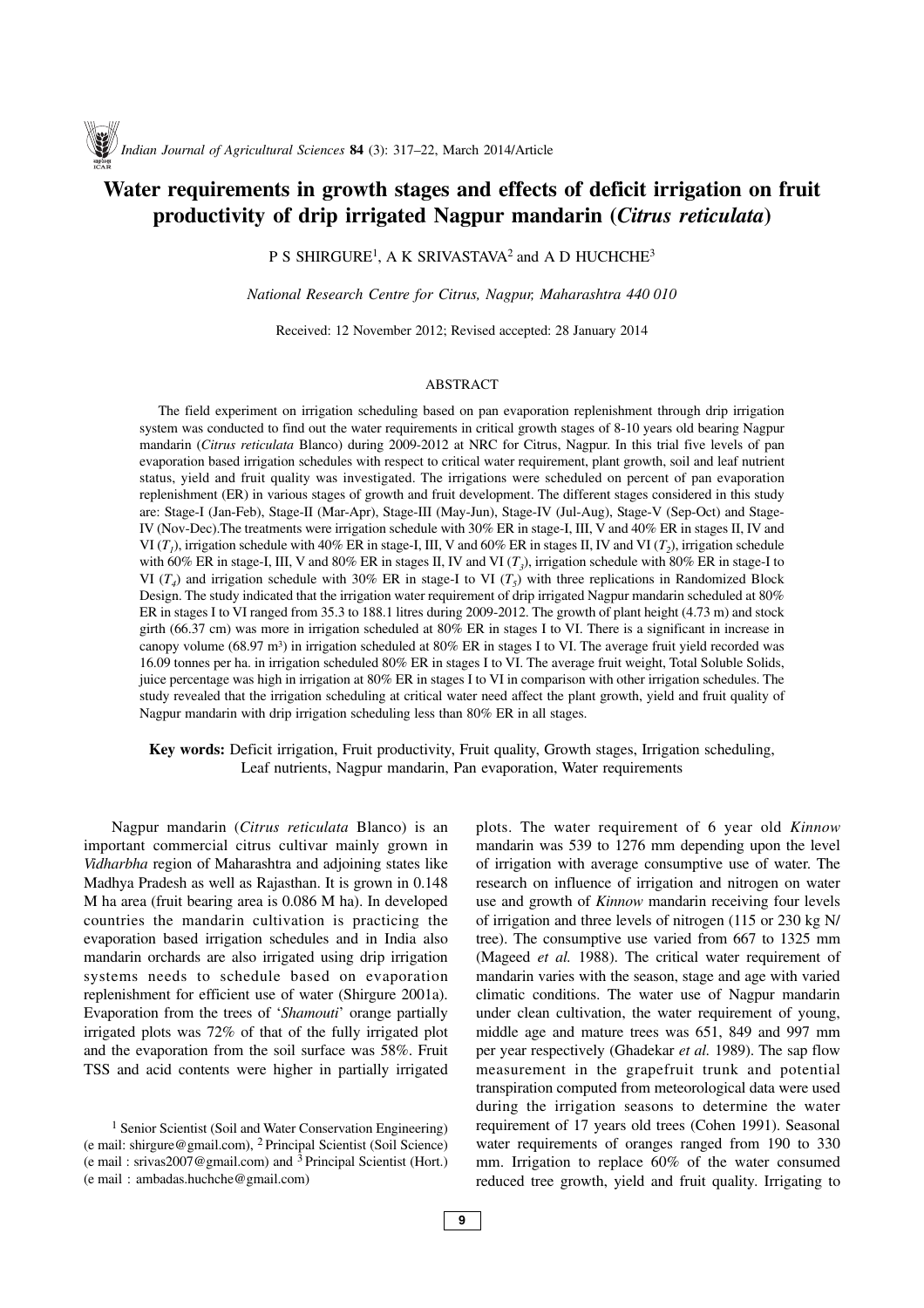replace 80% of the water used gave better yields and quality comparable to replacing 100% of the water consumed (Dettori and Filigheddu 1994). Washington Navel orange trees supplied with varying amount of water ranging from 68 to 126% of estimated water requirement. The results indicated that 780 mm of water was sufficient in normal year for optimum yield and tree growth. The amount corresponded to 56% of class A pan evaporation. Reducing irrigation by 37% decreased yield by 10.7%. This yield reduction was mainly due to smaller fruit size and peel thickness increased with decreasing amount of water applied (Eliadses 1998). A mature *Valencia* orange trees showed that the water use pattern over the entire season reached a maximum of 87 litres/day in January. The highest yields (190 kg/tree) and the largest average fruit size with irrigation at a crop factor of 0.9 on a 3 day cycle was obtained (Plessis 1989). Castel and Buj (1990) observed that mature *Satstuma* trees grafted on Sour orange rootstocks showed a good response on yield and quality when irrigated with 60% of the estimated ET losses from a class A pan and 80% of the control throughout the year. The irrigation scheduling based on depletion of available water content and fraction of cumulative pan evaporation in Nagpur mandarin in pre-bearing stage concluded that the evapo-transpiration varied from 213.6 mm to 875.6 mm in various schedules. The irrigation requirement of Nagpur mandarin scheduled at 0.8 of pan evaporation ranged from 15 to 73 liters during 1998-2000. The higher incremental growth of plant height, girth and canopy volume, average fruit yield (14.23 kg per tree), fruit weight (167 g ) and juice percentage (43.46%) was recorded in 0.8 of pan evaporation irrigation schedules (Shirgure *et al*. 2001a). The tree growth, fruit yield as well as quality of Nagpur mandarin was greatest when irrigation was scheduled with micro-jets of 180° (2/plants) treatments (Shirgure *et al.* 2012). An attempt is made here to study the different combinations of pan evaporation based irrigation scheduling with drip irrigation system on water requirement at crucial growth stages of plant growth, fruit yield and quality of bearing Nagpur mandarin.

#### MATERIALS AND METHODS

To identify the stages of critical water requirements and irrigation scheduling based on open pan evaporation through the drip irrigation a field experiment was conducted in the block of 0.5 ha area with 6 m spacing on 8-10 years old Nagpur mandarin at experimental farm of NRC for Citrus, Nagpur (Maharashtra) during 2009-2012. The irrigations were scheduled on percent of pan evaporation replenishment (ER) in various stages of growth and fruit development. The different stages considered in this study are: Stage-I (Jan-Feb), Stage-II (Mar-Apr), Stage-III (May-Jun), Stage-IV (Jul-Aug), Stage-V (Sep-Oct) and Stage-IV (Nov-Dec). The treatments were irrigation schedule with 30% ER in stage-I, III, V and 40% ER in stages II, IV and VI ( $T_1$ ), irrigation schedule with 40% ER in stage-I, III, V and 60% ER in stages II, IV and VI  $(T_2)$ , irrigation schedule with 60% ER in stage-I, III, V and 80% ER in stages II, IV and VI  $(T_3)$ , irrigation schedule with 80% ER in stage-I to VI  $(T_4)$  and irrigation schedule with 30% ER in stage-I to VI  $(T_5)$  with three replications in Randomized Block Design. The irrigation was scheduled and applied to the treatments on percent pan evaporation replenishment. The texture of the soil was clay loam and depth of the soil is 41 cm. The composite soil samples were collected for determination of field capacity and permanent wilting point. Volumetric soil moisture content at field capacity (FC) and the permanent wilting point (PWP) soil moisture content was determined using pressure plate method. The FC and PWP of the field under study was 28.4% and 18.1% respectively. The available water content of the soil was 10.3%. The bulk density of the soil in field was determined using core sampler having 100 cm<sup>3</sup> volume and oven drying. The bulk density of the field was 1.48 g/ cc. The water holding capacity of the soil was 18.54 cm/m depth of soil. Based on the average weekly open pan evaporation, the irrigation quantities were calculated taking into account of pan factor (0.7), canopy factor (0.8) and crop factor (0.6). Monthly quantity of irrigation scheduled and depth and quantity of irrigation was recorded from October-December as well as January-June months. Soilmoisture status was recorded periodically during April 2009 to March 2012 with the help of a neutron moisture probe using aluminum access tubes were installed at 70 cm depth within the tree basin and 70 cm apart from the two drippers. The fertigation was given with the fertilizer injection pump (DOSTRON, France). The quantity of fertilizers used in 100% RDF is 500:150:150 (N:P:K) applied as per the treatment schedules. The fertilizers were fertigated at fortnightly intervals from October to June. From October to January, nitrogen (N) was applied through urea (46% N) and from February to June through both urea and urea phosphate. Phosphorous (P) was applied through urea phosphate and potassium (K) through potassium chloride during February and June. The monthly precipitation, mean temperature and relative humidity for the year 1996-2008 and 2009-2012 is also presented (Table 1). The bio-metric parameters of Nagpur mandarin plants (plant height and tree spread) were recorded in October, 2009, 2010 and 2011. The plant stock girth and scion girth was taken 15 cm and 25 cm above the soil surface. The canopy volume of the mandarin tree was calculated according to formula suggested by Castle (1983). Nagpur mandarin fruit yield and quality analysis was also carried out as per procedures (Ranganna 1988). Leaf samples were collected as per procedures suggested by Srivastava *et al* (1994) and finally prepared samples were digested in di-acid mixture of  $H_2SO_4$ : HClO<sub>4</sub> in 2.5:1 ratio. The leaf N was determined using alkaline permanganate steam distillation method, P by vanadomolybdophosphoric acid method and K flame photometrically. The data on fruit yield and quality attributing to the different irrigation schedules for 3 years were analysed by Analysis of variance method (Gomez and Gomez 1984).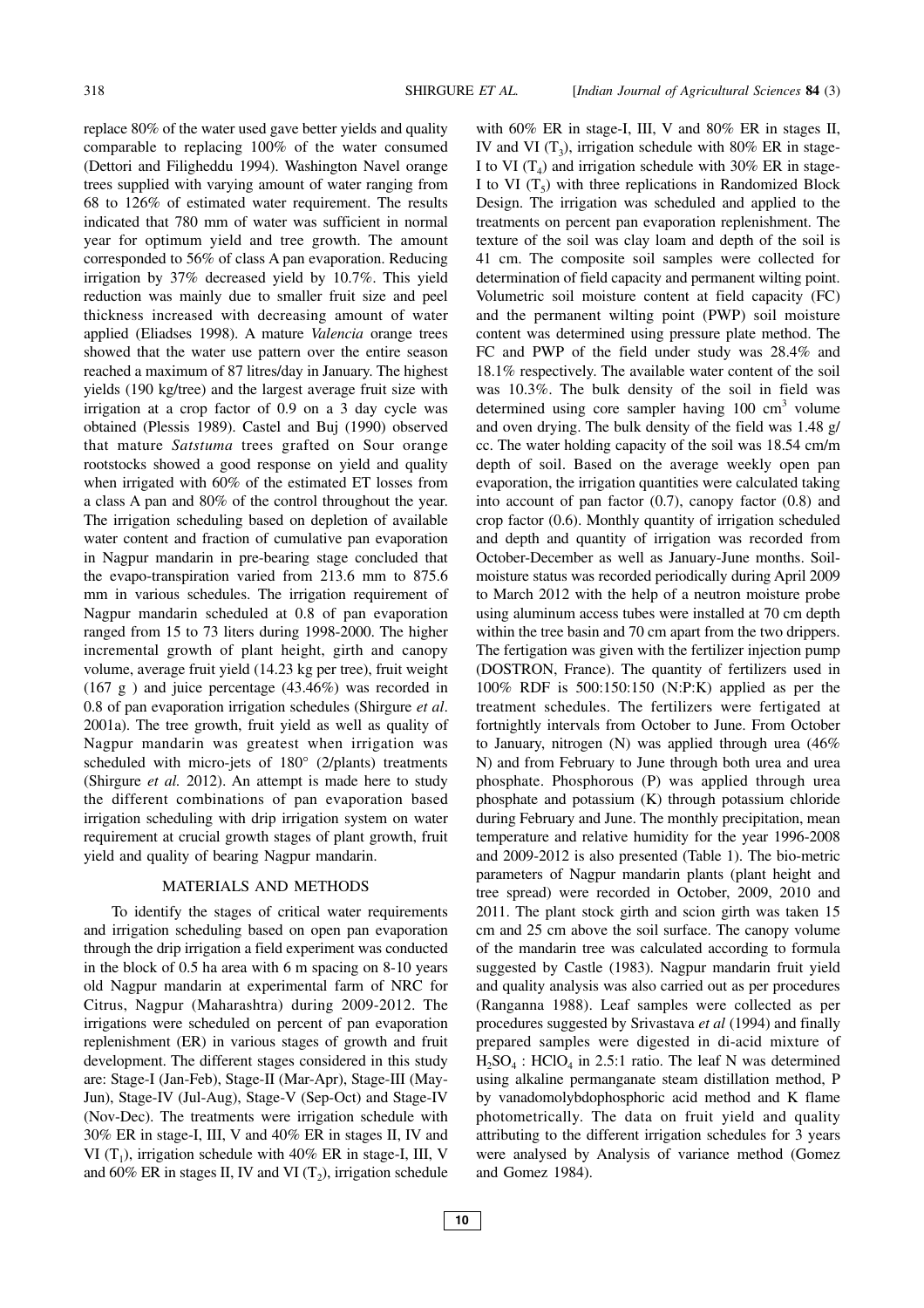|                                | Jan. | Feb.     | Mar. | Apr. | May       | Jun.  | Jul.  | Aug.  | Sept. | Oct.     | Nov.     | Dec.     |
|--------------------------------|------|----------|------|------|-----------|-------|-------|-------|-------|----------|----------|----------|
|                                |      |          |      |      | 1996-2008 |       |       |       |       |          |          |          |
| Precipitation (mm)             | 2    | 22.8     | 0    | 0    | 64.4      | 156.3 | 227.4 | 170.6 | 238   | 100.4    | 0        | 0        |
| Mean temperature $(^{\circ}C)$ | 21.2 | 23.9     | 30.4 | 34.2 | 31.9      | 24.8  | 27.8  | 27.9  | 28.2  | 25.7     | 23.5     | 21.6     |
| Relative humidity $(\%)$       | 68.8 | 66.2     | 47.4 | 37.2 | 50.7      | 64.7  | 91.4  | 93.7  | 91.9  | 90.7     | 83.3     | 67.5     |
|                                |      |          |      |      | 2009-2012 |       |       |       |       |          |          |          |
| Precipitation (mm)             | 0    | $\Omega$ | 0    | 4.2  | 0         | 43    | 182.9 | 264.4 | 129   | $\Omega$ | $\Omega$ | $\Omega$ |
| Mean temperature $(^{\circ}C)$ | 22.4 | 24.3     | 31.7 | 35.5 | 32.6      | 25.9  | 28.8  | 29.1  | 28.3  | 26.4     | 24.3     | 22.6     |
| Relative humidity $(\%)$       | 67.3 | 65.4     | 45.5 | 36.6 | 30.7      | 62.2  | 89.5  | 91.1  | 90.3  | 88.7     | 82.2     | 58.3     |

Table 1 Monthly precipitation, mean temperature and relative humidity during 1996-2008 and 2009-2012

#### RESULTS AND DISCUSSION

## *Irrigation scheduling and water requirements at critical stages*

The water requirement of bearing Nagpur mandarin varied according to the different pan evaporation replenishment based drip irrigation schedule combinations and various critical growth stages. The daily weather data recorded from NRCC observatory was used for irrigation scheduling based on evaporation. The daily maximum open pan evaporation ranged from minimum 3.2 mm per day in December to maximum 12.7 mm per day in May. The water requirements at different stages increased with increasing the stage I (January-February) to III (May-June) due summer months and rise in day length as well as temperature. The water quantity scheduled also varied from 30% and 40% ER to 80% ER in all the six stages of the growth. The stages III, II and I are more crucial than stages IV, V and VI in all the treatments (Table 2). Following the drip irrigation and ER based irrigation scheduling from 30 to 80% ER in stages I to VI the water requirement of bearing (8-10 years) Nagpur mandarin varied from 35.3 liters/day/plant (stage VI) to 188.1 liters/day/plant (stage III) in the irrigation schedule with 80% ER in stages I-VI. The critical water requirement of Nagpur mandarin varied from 32.3 liters/ day/plant (stage VI) to 163.6 liters/day/plant (stage III) in the irrigation schedule with 60% ER in stages I, III and V

and 80% ER in stages II, IV and VI. In the irrigation schedule with 40% ER in stages I, III and V and 60% ER in stages II, IV and VI the water requirement of Nagpur mandarin ranged from 26.5 liters/day/plant (stage VI) to 112.1 liters/day/plant (stage III). Similarly, the water requirement of Nagpur mandarin in the irrigation schedule with 30% ER in stages I, III and V and 40% ER in stages II, IV and VI varied from 17.7 liters/day/plant (stage VI) to 86.8 liters/day/plant (stage III). The lowest water quantity was recorded in irrigation with 30% ER in all six stages. It varied from 13.3 liters/day/plant (stage VI) to 68.8 liters/ day/plant (stage III). The similar results were also observed in the earlier studies on irrigation scheduling in Nagpur mandarin (Shirgure *et al.* 2001b) and in acid lime (Shirgure *et al.* 2000).

### *Soil and leaf nutrient composition*

The effect of differential irrigation scheduling treatments on the critical growth and water requirements was monitored with periodical analysis of soil and leaf. The soil and leaf samples were collected from different irrigation treatments were analysed for N, P and K contents as well as Fe, Mn, Zn and Cu elements in 2009-2012. Large variation in available nutrients in soil, viz. N (122.4 to 129.8 mg/kg), P (9.81 to 13.12 mg/kg), K (224.3 to 236.4 mg/kg), Fe (18.8 to 28.1 mg/kg), Mn (9.8 to 13.2 mg/kg), Cu (1.64 to 1.89) and Zn (0.72 to 0.92 mg/kg) was observed. These variations

|  |  |  | Table 2 Average monthly water quantity applied in different irrigation schedules and various stages during the year 2009-2012 |  |  |
|--|--|--|-------------------------------------------------------------------------------------------------------------------------------|--|--|
|--|--|--|-------------------------------------------------------------------------------------------------------------------------------|--|--|

| Treatment      |                    |      |          |       |           |       | Average monthly total irrigation quantity applied (liters/day/plant) |          |      |       |
|----------------|--------------------|------|----------|-------|-----------|-------|----------------------------------------------------------------------|----------|------|-------|
|                | Stage-I            |      | Stage-II |       | Stage-III |       | Stage-IV, V                                                          | Stage-VI |      | Total |
|                | Jan <sup>*</sup> . | Feb. | March    | April | May       | June  | July-Oct.                                                            | Nov.     | Dec. |       |
| $T_1$          | 19.4               | 29.0 | 40.1     | 82.3  | 63.7      | 86.8  | R                                                                    | 27.8     | 17.7 | 366.8 |
| T <sub>2</sub> | 25.8               | 38.7 | 60.1     | 98.4  | 85.0      | 112.1 | R                                                                    | 41.8     | 26.5 | 488.4 |
| T <sub>3</sub> | 38.7               | 58.1 | 80.2     | 151.4 | 127.5     | 163.6 | R                                                                    | 52.7     | 32.3 | 704.5 |
| T <sub>4</sub> | 51.6               | 77.5 | 100.2    | 164.4 | 170.0     | 188.1 | R                                                                    | 55.7     | 35.3 | 842.8 |
| T <sub>5</sub> | 17.4               | 27.2 | 30.1     | 61.7  | 63.7      | 68.8  | R                                                                    | 20.9     | 13.3 | 303.1 |

R, Rainfall, \*A 15 days stress was given for flower induction in first fortnight of January, T<sub>1</sub>, irrigation schedule with 30% ER in stage-I, III, V and 40% ER in stages II, IV and VI,  $T_2$ , irrigation schedule with 40% ER in stage-I, III, V and 60% ER in stages II, IV and VI,  $T_3$ , irrigation schedule with 60% ER in stage-I, III, V and 80% ER in stages II, IV and VI,  $T_4$ , irrigation schedule with 80% ER in stage-I to VI and  $T_5$ , irrigation schedule with 30% ER in stage-I to VI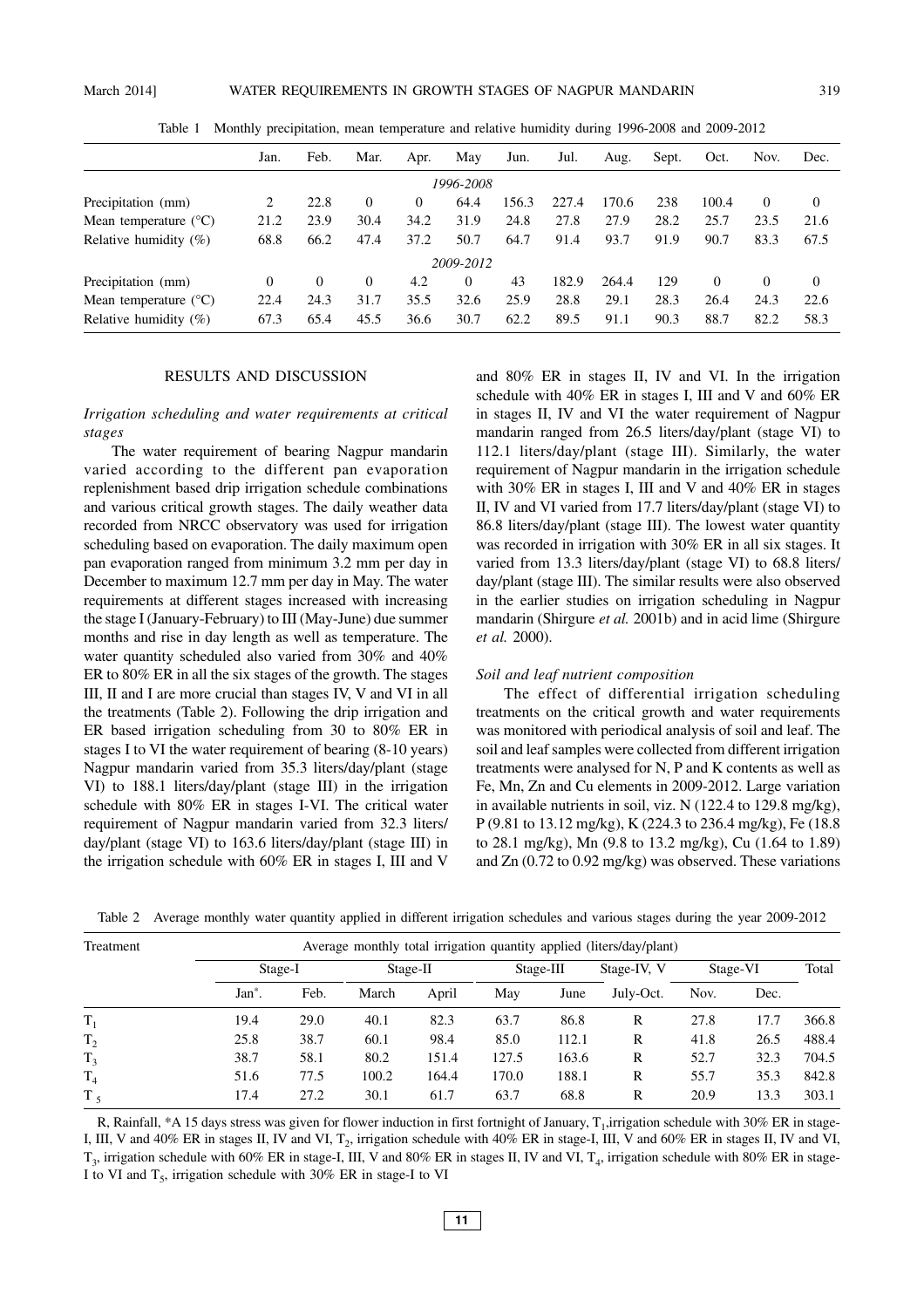were statistically highly significant when compared with response of different irrigation scheduling treatments. The treatment irrigation schedule with 80% ER in stage-I to VI  $(129.8 \text{ N} - 13.12 \text{ P}_2\text{O}_5 - 236.4 \text{ K}_2\text{O} - 28.1 \text{ Fe} - 13.2 \text{ Mn} 1.72 - Cu - 0.92 Zn$ , mg/kg) proved to be the best treatment over rest of the other irrigation treatments (Table 3). Highly significant (P<0.05) variation in leaf nutrient status, viz. N  $(2.02 \text{ to } 2.24\%), P (0.07 \text{ to } 0.11\%), K (1.10 \text{ to } 1.30\%), Fe$ (17.2 to 25.8 ppm), Mn (8.8 to 13.1 ppm), Cu (7.8 to 8.4 ppm) and Zn( 18.8 to 23.1 ppm) was observed in irrigation schedule with 80% ER in stage-I to VI. The treatment irrigation schedule with 80% ER in stage-I to VI recorded the highest concentration of macronutrients (N, P and K) and micronutrients (Fe, Mn, Cu, and Zn) compared to rest of the other irrigation scheduling treatments.

The treatment irrigation schedule with 80% ER in stage-I to VI recorded the highest concentration of macronutrients (2.24% N – 0.11% P – 1.14% K) and micronutrients  $(25.8$  ppm Fe – 13.1 ppm Mn – 8.0 ppm Cu – 23.1 ppm Zn, mg/kg) compared to rest of the other treatments. Leaf N (2.14%), P (0.08%) and K (1.29%) contents were observed significantly higher with irrigation schedule with 60% ER in stage-I, III, V and 80% ER in stages II, IV and VI than N  $(2.10\%)$ , P  $(0.08\%)$  and K (1.2%) content with irrigation schedule with 40% ER in stage-I, III, V and 60% ER in stages II, IV and VI. The lowest leaf nutrient composition N (2.02%), P (0.07%) and K (1.10%) was observed in the irrigation schedule irrigation schedule with 30% ER in stage-I, III, V and 40% ER in stages II, IV and VI during 2009-2012 (Table 4).

# *Biometric growth of Nagpur mandarin plants*

The effect of different drip irrigation scheduling

Table 3 Available soil and leaf nutrient status under different irrigation treatments during 2009-2012

| Treatments     |       |       | Available soil nutrients |                           |      |           |      |  |  |
|----------------|-------|-------|--------------------------|---------------------------|------|-----------|------|--|--|
|                |       |       | Macronutrients (mg/kg)   | Micronutrients (mg/kg)    |      |           |      |  |  |
|                | N     | P     | K                        | Fe                        | Mn   | Cu        | Zn   |  |  |
| $T_1$          | 122.4 | 9.81  | 224.3                    | 18.8                      | 9.8  | 1.64      | 0.72 |  |  |
| T <sub>2</sub> | 124.8 | 10.86 | 228.4                    | 21.2                      | 10.1 | 1.82      | 0.82 |  |  |
| $T_3$          | 126.9 | 11.11 | 231.6                    | 24.6                      | 11.6 | 1.80      | 0.80 |  |  |
| $T_4$          | 129.8 | 13.12 | 236.4                    | 28.1                      | 13.2 | 1.72      | 0.92 |  |  |
| $T_5$          | 126.4 | 12.10 | 232.8                    | 27.6                      | 12.1 | 1.89      | 0.90 |  |  |
| CD             | 1.7   | 1.04  | 1.81                     | 1.90                      | 0.70 | NS        | 0.01 |  |  |
| $(P=0.05)$     |       |       |                          |                           |      |           |      |  |  |
|                |       |       |                          | Leaf nutrient composition |      |           |      |  |  |
| $T_1$          | 2.02  | 0.07  | 1.10                     | 17.2                      | 8.8  | 7.8       | 18.8 |  |  |
| T <sub>2</sub> | 2.10  | 0.08  | 1.20                     | 19.2                      | 9.2  | 8.2       | 19.2 |  |  |
| $T_{3}$        | 2.14  | 0.08  | 1.29                     | 21.4                      | 11.2 | 8.1       | 20.2 |  |  |
| $T_{4}$        | 2.24  | 0.11  | 1.14                     | 25.8                      | 13.1 | 8.0       | 23.1 |  |  |
| $T_{\rm S}$    | 2.20  | 0.10  | 1.30                     | 24.0                      | 12.2 | 8.4       | 21.8 |  |  |
| CD             | 0.08  | 0.006 | 0.10                     | 1.8                       | 1.1  | <b>NS</b> | 0.40 |  |  |
| $(P=0.05)$     |       |       |                          |                           |      |           |      |  |  |

\* The treatments are as per the details given below the Table 2.

combinations based on percent evaporation replenishment has influenced on the biometric growth of 7-9 years Nagpur mandarin during 2009-2012. The observational data on biometric growth parameters of Nagpur mandarin revealed that out of various growth parameters, only canopy volume produced a significant response in relation to irrigation treatments. The growth of mandarin plant (plant height, stock girth, and canopy volume) recorded during October month of the year 2009-10, 2010-11 and 2011-12. The data of plant height and plant spread have been used in estimating the canopy volume of the tree (Castel 1983). The plant height and stock girth is not significant. But the canopy volume is significant during the three years of the study (Table 4).

The highest average plant height (4.73 m) and stock girth (66.37 cm) of the Nagpur mandarin plant was recorded in irrigation schedule with 80% ER during the stage I-VI. The plant height (4.71 m) and stock girth (66.35 cm) was medium in irrigation schedule with 60% ER in stage-I, III, V and 80% ER in stages II, IV and VI , followed by irrigation schedule with 40% ER in stage-I, III, V and 60% ER in stages II, IV and VI (plant height, 4.50 m; and stock girth 65.60 cm) and irrigation schedule with 30% ER in stage-I, III, V and 40% ER in stages II, IV and VI (plant height (4.53 m; and stock girth 66.14 cm). The lowest plant height (4.46 m) and stock girth (63.61 cm) was observed in irrigation schedule with 30% ER in stage-I to VI during 2009 to 2012. The significant growth was observed in

Table 4 Nagpur mandarin growth under different pan evaporation based irrigation scheduling treatments

| Treatment <sup>*</sup> |           |                       | Year      |           |
|------------------------|-----------|-----------------------|-----------|-----------|
|                        | 2009-2010 | 2010-2011             | 2011-2012 | Mean      |
|                        |           | Plant height (m)      |           |           |
| $T_{1}$                | 4.47      | 4.51                  | 4.63      | 4.53      |
| $T_{2}$                | 4.36      | 4.43                  | 4.71      | 4.50      |
| $T_3$                  | 4.64      | 4.65                  | 4.85      | 4.71      |
| T <sub>4</sub>         | 4.55      | 4.68                  | 4.98      | 4.73      |
| $T_5$                  | 4.42      | 4.45                  | 4.51      | 4.46      |
| $CD (P = 0.05)$        | <b>NS</b> | <b>NS</b>             | <b>NS</b> | <b>NS</b> |
|                        |           | Stock girth (cm)      |           |           |
| $T_{1}$                | 65.41     | 66.21                 | 66.81     | 66.14     |
| T <sub>2</sub>         | 64.05     | 65.82                 | 66.93     | 65.60     |
| $T_3$                  | 65.52     | 66.67                 | 66.86     | 66.35     |
| T <sub>4</sub>         | 63.47     | 67.70                 | 67.94     | 66.37     |
| $T_5$                  | 62.83     | 63.93                 | 64.08     | 63.61     |
| $CD (P = 0.05)$        | <b>NS</b> | <b>NS</b>             | <b>NS</b> | <b>NS</b> |
|                        |           | Canopy volume $(m^3)$ |           |           |
| $T_1$                  | 64.18     | 66.12                 | 68.42     | 66.24     |
| T <sub>2</sub>         | 65.26     | 67.42                 | 69.13     | 67.27     |
| $T_3$                  | 67.19     | 68.55                 | 70.45     | 68.73     |
| $T_{4}$                | 64.23     | 69.43                 | 73.25     | 68.97     |
| $T_5$                  | 62.55     | 63.41                 | 65.72     | 63.89     |
| $CD (P = 0.05)$        | 1.5       | 1.41                  | 1.35      | 1.39      |

\* The treatments are as per the details given below the Table 2.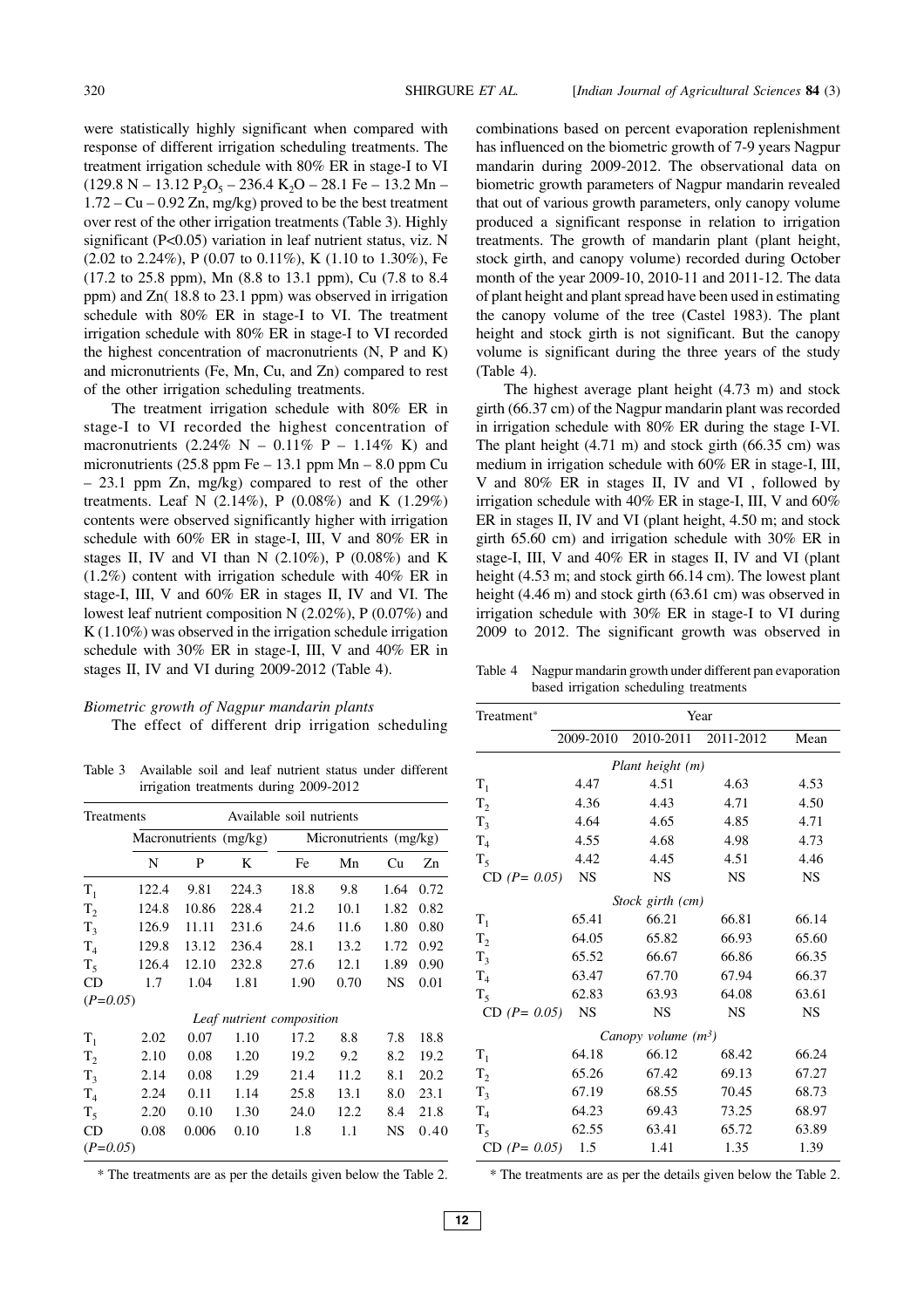canopy volume ranging from  $62.55$  to  $67.19$  m<sup>3</sup>,  $63.41$  to 69.49 m<sup>3</sup> and 65.72 to 73.25 m<sup>3</sup> during the year 2009-10, 2010-11 and 2011-12 respectively. The highest average canopy volume of the Nagpur mandarin plant  $(68.97 \text{ m}^3)$ was recorded in irrigation schedule with 80% ER during the stage I-VI. The average canopy volume of the mandarin plant was medium  $(68.73 \text{ m}^3)$  in irrigation schedule with 60% ER in stage-I, III, V and 80% ER in stages II, IV and VI, followed by irrigation schedule with 40% ER in stage-I, III, V and  $60\%$  ER in stages II, IV and VI  $(67.27 \text{ m}^3)$  and irrigation schedule with 30% ER in stage-I, III, V and 40% ER in stages II, IV and VI (plant height  $(66.24 \text{ m}^3)$ ). The lowest plant canopy  $(68.97 \text{ m}^3)$  was observed in irrigation schedule with 30% ER in stage-I to VI during 2009 to 2012 (Table 4). This may be mainly due to the higher and frequent irrigation scheduled favoring plant growth development. The similar type of observations were also recorded in the earlier studies on irrigation scheduling in Nagpur mandarin (Shirgure *et al.* 2001a) and in acid lime (Shirgure *et al.* 2004a) under the central Indian conditions.

#### *Nagpur mandarin fruit yield and quality*

The pan evaporation based drip irrigation scheduled based on pan evaporation replenishment in six different stages had a profound effect on the yield and fruit quality of the Nagpur mandarin during 2009-2012. The Nagpur mandarin fruits were harvested during first fortnight of November month in the year 2009, 2010 and 2011. The average number of fruits per plant, yield, TSS, Juice content, and acidity was analysed for the study period and pooled data and mean values were presented. The Nagpur mandarin yield and fruit quality were significantly influenced by the different combinations of irrigation schedules during the six stages of drip irrigated Nagpur mandarin. The number of fruits per plant, fruit yield, average fruit weight, total soluble solids (TSS) juice percentage and acidity was found significant during 2010-11 and 2011-12 (Table 5). The average number of fruits per plant was 312 to 527 in all the drip irrigation scheduling treatments. The highest number of fruits per plant (527 fruits/plant) was in the drip irrigation schedule with irrigation schedule with 80% ER in stage-I to VI followed by irrigation schedule with 60% ER in stage-I, III, V and 80% ER in stages II, IV and VI (494 fruits/ plant), irrigation schedule with 40% ER in stage-I, III, V and 60% ER in stages II, IV and VI (444 fruits/plant) and irrigation schedule with 30% ER in stage-I, III, V and 40% ER in stages II, IV and VI (361fruits/plant). The lowest number of fruits per plant was with irrigation schedule with 30% ER in stage-I to VI (312 fruits/plant) may be due to lower soil moisture content with 30% ER drip irrigation schedule during the critical growth and fruit development stages.

The various drip irrigation scheduling treatments significantly influenced the yield of the Nagpur mandarin. The average Nagpur mandarin fruit yield was 7.83 to 16.09 tonnes/ha in all the combinations of pan evaporation replenishment drip irrigation schedules. The highest fruit

Table 5 Effect of various irrigation schedules on the Nagpur mandarin yield and fruit quality parameters during 2009- 2012

| Treatment <sup>*</sup> | Year                       |                                          |           |       |  |  |  |  |  |
|------------------------|----------------------------|------------------------------------------|-----------|-------|--|--|--|--|--|
|                        | 2009-2010                  | 2010-2011                                | 2011-2012 | Mean  |  |  |  |  |  |
|                        | Number of fruits per plant |                                          |           |       |  |  |  |  |  |
| $T_1$                  | 328                        | 415                                      | 342       | 361   |  |  |  |  |  |
| T <sub>2</sub>         | 340                        | 510                                      | 483       | 444   |  |  |  |  |  |
| $T_3$                  | 353                        | 572                                      | 558       | 494   |  |  |  |  |  |
| T <sub>4</sub>         | 357                        | 615                                      | 610       | 527   |  |  |  |  |  |
| $T_5$                  | 315                        | 302                                      | 321       | 312   |  |  |  |  |  |
| $CD (P = 0.05)$        | <b>NS</b>                  | 8.4                                      | 6.4       |       |  |  |  |  |  |
|                        |                            | Fruit yield (tonnes/ha)                  |           |       |  |  |  |  |  |
| $T_1$                  | 9.19                       | 6.91                                     | 9.59      | 8.56  |  |  |  |  |  |
| T <sub>2</sub>         | 10.38                      | 10.12                                    | 15.26     | 11.92 |  |  |  |  |  |
| $T_3$                  | 11.05                      | 14.50                                    | 18.13     | 14.56 |  |  |  |  |  |
| T <sub>4</sub>         | 11.52                      | 16.22                                    | 20.53     | 16.09 |  |  |  |  |  |
| $T_5$                  | 8.88                       | 5.34                                     | 9.27      | 7.83  |  |  |  |  |  |
| $CD (P = 0.05)$        | <b>NS</b>                  | 1.05                                     | 1.94      |       |  |  |  |  |  |
|                        |                            | Average fruit weight $(g)$               |           |       |  |  |  |  |  |
| $T_1$                  | 101.2                      | 108.2                                    | 101.3     | 103.5 |  |  |  |  |  |
| $T_2$                  | 110.3                      | 112.5                                    | 114.1     | 112.3 |  |  |  |  |  |
| $T_3$                  | 113.1                      | 118.7                                    | 117.3     | 116.3 |  |  |  |  |  |
| T <sub>4</sub>         | 116.5                      | 120.3                                    | 121.5     | 119.4 |  |  |  |  |  |
| $T_5$                  | 101.8                      | 103.7                                    | 104.3     | 103.2 |  |  |  |  |  |
| $CD (P = 0.05)$        | <b>NS</b>                  | 2.5                                      | 1.34      |       |  |  |  |  |  |
|                        |                            | Total soluble solids ( $^{\circ}$ Brix ) |           |       |  |  |  |  |  |
| $T_1$                  | 9.56                       | 9.51                                     | 9.47      | 9.51  |  |  |  |  |  |
| T <sub>2</sub>         | 9.58                       | 9.62                                     | 9.59      | 9.59  |  |  |  |  |  |
| $T_3$                  | 9.73                       | 10.11                                    | 10.08     | 9.97  |  |  |  |  |  |
| T <sub>4</sub>         | 9.81                       | 10.05                                    | 10.07     | 9.97  |  |  |  |  |  |
| $T_5$                  | 9.63                       | 9.23                                     | 9.19      | 9.35  |  |  |  |  |  |
| $CD (P = 0.05)$        | <b>NS</b>                  | 0.7                                      | 0.6       |       |  |  |  |  |  |
|                        |                            | Juice percent (%)                        |           |       |  |  |  |  |  |
| $T_1$                  | 36.1                       | 36.4                                     | 36.3      | 36.2  |  |  |  |  |  |
| T <sub>2</sub>         | 36.2                       | 37.5                                     | 37.1      | 36.9  |  |  |  |  |  |
| $T_3$                  | 36.5                       | 38.1                                     | 37.8      | 37.4  |  |  |  |  |  |
| T <sub>4</sub>         | 37.1                       | 39.2                                     | 39.1      | 38.4  |  |  |  |  |  |
| $T_5$                  | 36.2                       | 35.0                                     | 35.2      | 35.4  |  |  |  |  |  |
| $CD (P = 0.05)$        | NS                         | 1.2                                      | 1.1       |       |  |  |  |  |  |
|                        |                            | Acidity (%)                              |           |       |  |  |  |  |  |
| $T_1$                  | 0.84                       | 0.83                                     | 0.82      | 0.83  |  |  |  |  |  |
| $T_2$                  | 0.83                       | 0.82                                     | 0.81      | 0.82  |  |  |  |  |  |
| $T_3$                  | 0.81                       | 0.79                                     | 0.78      | 0.79  |  |  |  |  |  |
| T <sub>4</sub>         | 0.82                       | 0.80                                     | 0.79      | 0.80  |  |  |  |  |  |
| $T_5$                  | 0.86                       | 0.84                                     | 0.83      | 0.84  |  |  |  |  |  |
| $CD (P = 0.05)$        | <b>NS</b>                  | 0.01                                     | 0.01      |       |  |  |  |  |  |

\* The treatments are as per the details given below the Table 2.

yield per hectare was in the drip irrigation schedule with irrigation schedule with 80% ER in stage-I to VI (16.09 tonnes/ha) followed by irrigation schedule with 60% ER in stage-I, III, V and 80% ER in stages II, IV and VI (14.56 tonnes/ha), irrigation schedule with 40% ER in stage-I, III, V and 60% ER in stages II, IV and VI (11.92 tonnes/ha) and